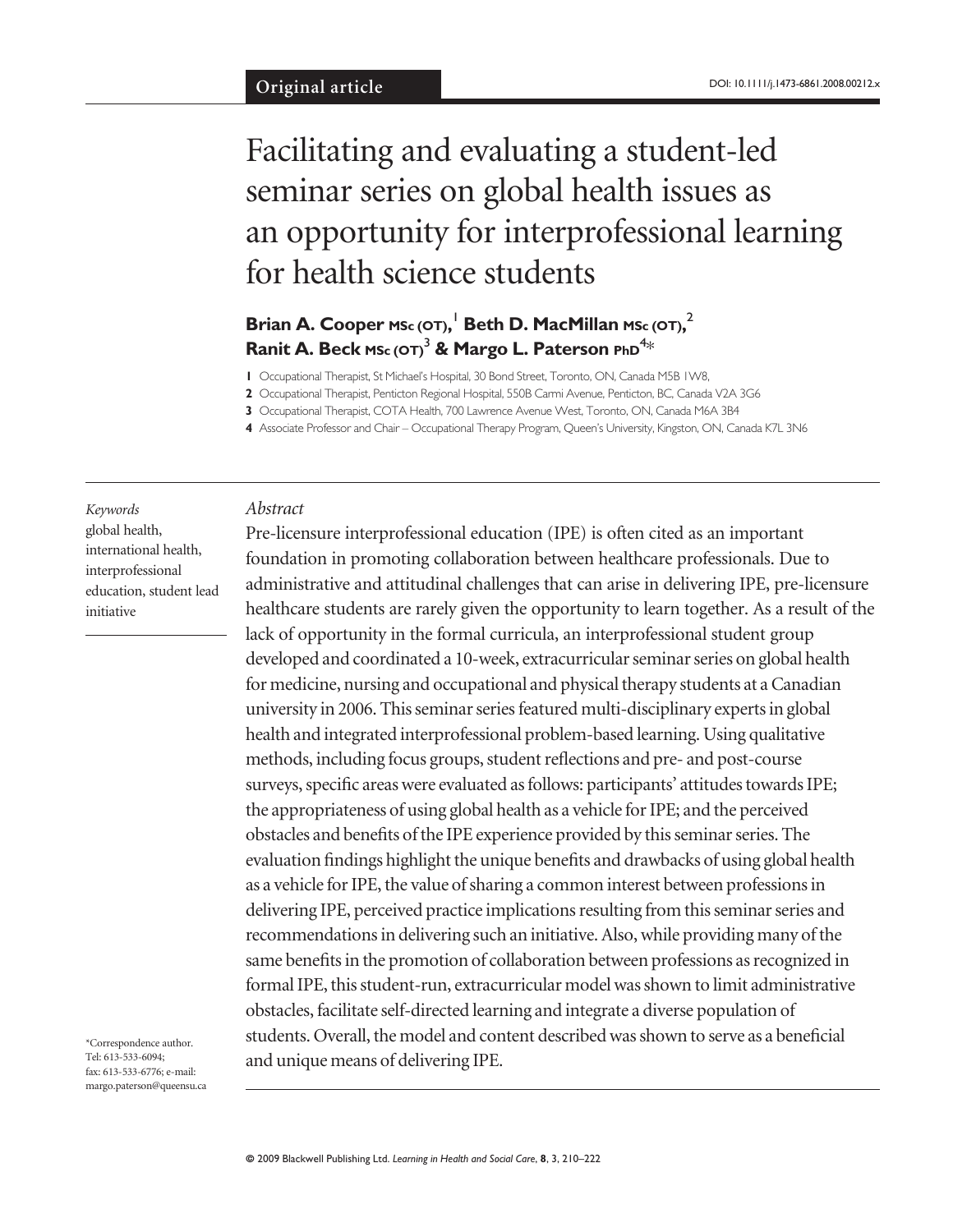## Introduction

As collaborative healthcare teams are recognized as a key element in delivering more effective, clientcentred care (Oandasan & Reeves 2005a), there is growing interest in interprofessional education (IPE) among healthcare providers and educators. IPE can be defined as 'when two or more professions learn with, from and about one another' (CAIPE 2002). It is often suggested that IPE can build respect and trust between professions, reduce negative stereotypes, promote collaboration and understanding and ultimately increase quality of care (Cooper et al. 2001; Morison et al. 2003; Freeth 2005; Duncan et al. 2006). Along this same logic, it is inferred that integrating IPE into curricula for pre-licensure healthcare students will encourage understanding of differences and demonstrate how professions might work together to the patients' benefit (McPherson, Headrick, & Moss 2001) and foster a culture of interprofessional (IP) collaboration early in their careers (Romanow 2002).

However, no conclusive evidence concerning the outcome of pre-licensure IPE on healthcare practice currently exists (Morison et al. 2003; Zwarenstein et al. 2005). Debate surrounding an optimum time to introduce IPE, pedagogical strategies and appropriate subject matter still remains unresolved (Barr 2000; Hall & Weaver 2001; Horsburgh, Lamdin & Williamson 2001; McPherson et al. 2001). To add to this, other challenges cited in implementing IPE for students include numerous administrative and logistical obstacles including 'inhibitors' such as inequalities in the number of students, geographical isolation from one another, differences in curricula, timetable conflicts, securing joint validation and accreditation, and agreeing on joint financial arrangements (Pirrie et al. 1998; Rees & Johnson 2007). Despite this, many universities are actively integrating IPE initiatives into their curricula (Canadian Interprofessional Health Collaborative 2007).

Although there seems to be a trend in IPE research in using students' perspectives in designing IPE initiatives, there is currently no evidence that students have been involved in the designing or implementation of such courses (Hoffman et al. 2008). Our literature search revealed only one published work of the results of an IPE initiative run by students (Boyer, Lee, & Kirchner 1977). Student-run initiatives should not be considered supplementary to the educational curriculum; they can be a valuable resource to help govern sustainable and rich IPE (Hoffman et al. 2008).

In the fall semester of 2006, an extracurricular educational initiative for medical, nursing, occupational therapy and physical therapy students on global health, entitled Health in the Global Context, took place at a Canadian university. This IPE initiative was unique as it used global health as a vehicle for IPE and particularly as it was run for students, by students. The effectiveness of using global health as a vehicle for IPE as well as the value of student-run initiatives for IPE was to be investigated. Described here are the experiences and lessons of student participants and coordinators involved in the seminar series Health in the Global Context.

#### Description of the course

The Health in the Global Context course was originally initiated in 2005 by two medical students due to the large interest in global health among healthcare students at the university and the lack of educational opportunities on global health in the formal curricula. In 2006, the three primary authors, all occupational therapy students, worked along with one nursing student to further develop this initiative and investigate the effectiveness of this student-run, extracurricular model as a vehicle for IPE. In designing this seminar series, the student coordinators aimed to provide information to health science students about global health issues as they relate to working both locally and abroad; provide a venue for IPE to foster a greater understanding of roles and resources of individuals within IP healthcare teams; and evaluate the effectiveness of this IPE initiative. In designing this course, student coordinators implemented IP teaching and learning strategies recommended in Oandasan & Reeves (2005a), specifically (i) group balance – integrating an equal mix of professionals in the class and groups; (ii) group stability – little turn over of group members between sessions; (iii) group size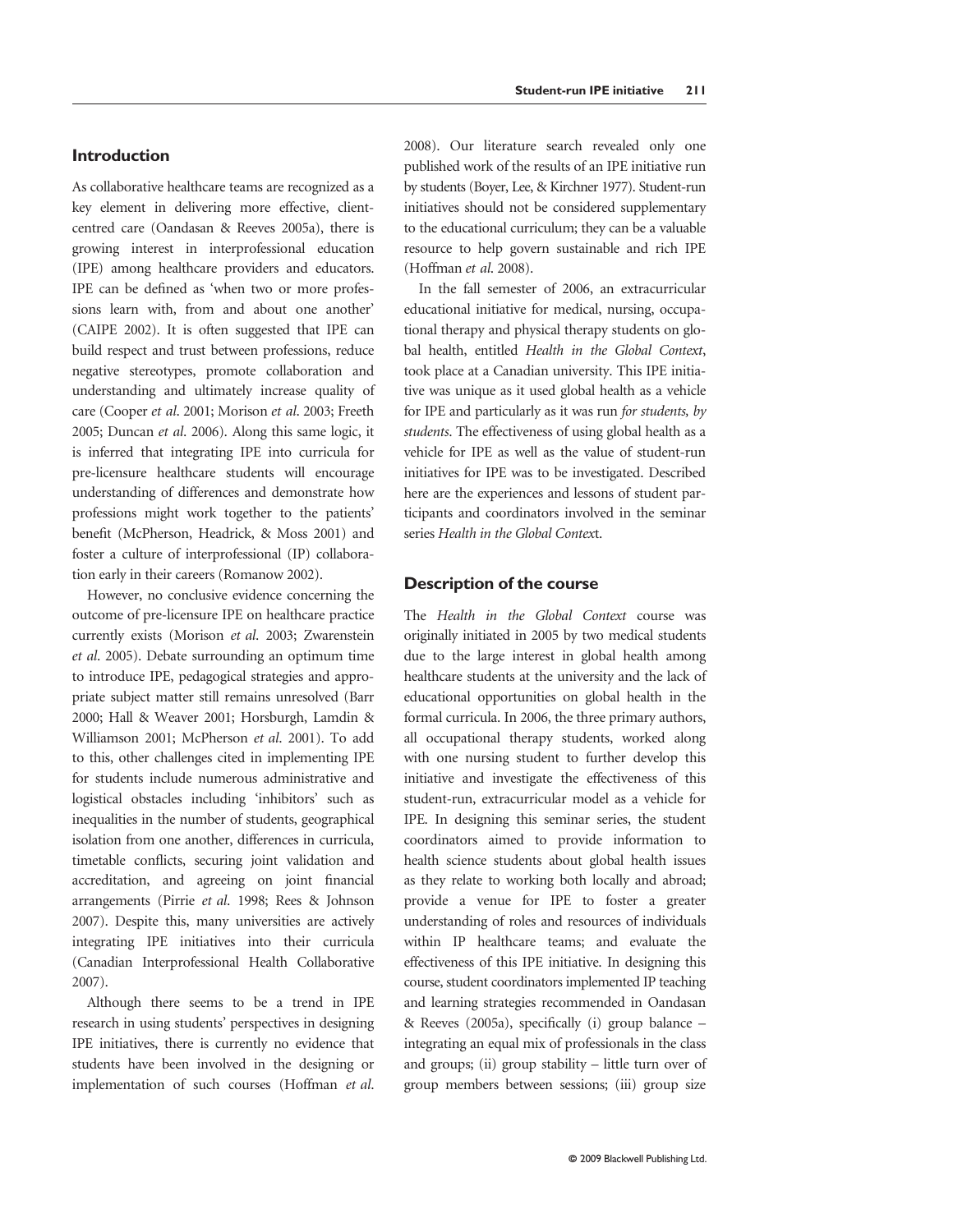| N/A                                        | Health in the global context $-$ intro/discussion                        |
|--------------------------------------------|--------------------------------------------------------------------------|
|                                            |                                                                          |
| Medicine                                   | History of international health efforts                                  |
| Rehabilitation sciences and medicine       | Health research abroad – challenges in data and care                     |
| Occupational therapy                       | Community-based rehabilitation – remarkable women in times of            |
|                                            | upheaval in Sierra Leone, Zambia and Zimbabwe                            |
| Medicine, occupational therapy, nursing    | Cuba: history of a social health system                                  |
| and physical therapy (student-run seminar) |                                                                          |
| N/A                                        | Interprofessional case-based studies: globally significant health issues |
| Nursing                                    | A health system approach to complex care – teams in international health |
| Medicine                                   | Challenges of health delivery in under-resourced communities in Canada   |
| Nursing                                    | HIV/AIDS here and abroad                                                 |
| Occupational therapy                       | Mental health in post-Soviet Russia                                      |
| N/A                                        | Focus groups                                                             |

Table 1 Weekly topics covered by discipline in Health in the Global Context

– during discussion and case-based scenarios, class groups were limited to between 5 and 10 learners; and (iv) integration of IP problem-based learning.

Topics to be covered were chosen by the student coordinators and IP experts in global health who were invited to be guest speakers in the seminar series. These experts were recommended by word of mouth and verified by an informal literature search. In the end, eight guest speakers, representing the fields of medicine, nursing, occupational and physical therapy partook in the seminar series (Table 1). The seminar series also integrated one class dedicated to problem-based learning where students were divided into IP teams of six to eight students and asked to work on three case-scenarios developed by the coordinators and present their results to the class.

After ethical approval from the University Research Ethics Board was obtained and funding was secured from the University Faculty of Health Sciences, an e-mail advertising the seminar series was sent to all medical, nursing, occupational and physical therapy students enrolled at the university. Ninetyfive students (63 medical, 21 nursing, 8 occupational therapy, 3 physical therapy) e-mailed one of the course coordinators asking to be considered for a place in the seminar series. Possible reasons for the variability in faculty representation include scheduling conflicts with upper-year occupational and physical therapy and medical students on clinical placements, medical students being the only group of students to receive official recognition from their faculty on their Dean's letter for participation, and the relative sizes of medical, nursing, occupational and physical therapy faculties. Twenty-eight students were selected via randomized stratification by discipline (12 medicine, 8 nursing, 5 occupational therapy and 3 physical therapy). This number was chosen based on IP teaching and learning strategies suggested by Oandasan & Reeves (2005a) and four extra places were opened up due to the overwhelming interest by medical students. Participants were informed this seminar series would not affect their academic standing and that participation was entirely voluntary. Participants ranged from first-year to upper-year students with varying levels of clinical experience and exposure to IPE as gathered by a pre-course questionnaire (Table 2). Students who attended at least 80% of the seminars were included in the evaluation process of this study. In total, 24 (10 medicine, 6 nursing and 5 occupational therapy and 3 physical therapy) of the original 28 students successfully completed the seminar series.

Additionally, due to the overwhelming response from students and faculty members, 4 of the 10 lectures were opened up to the university community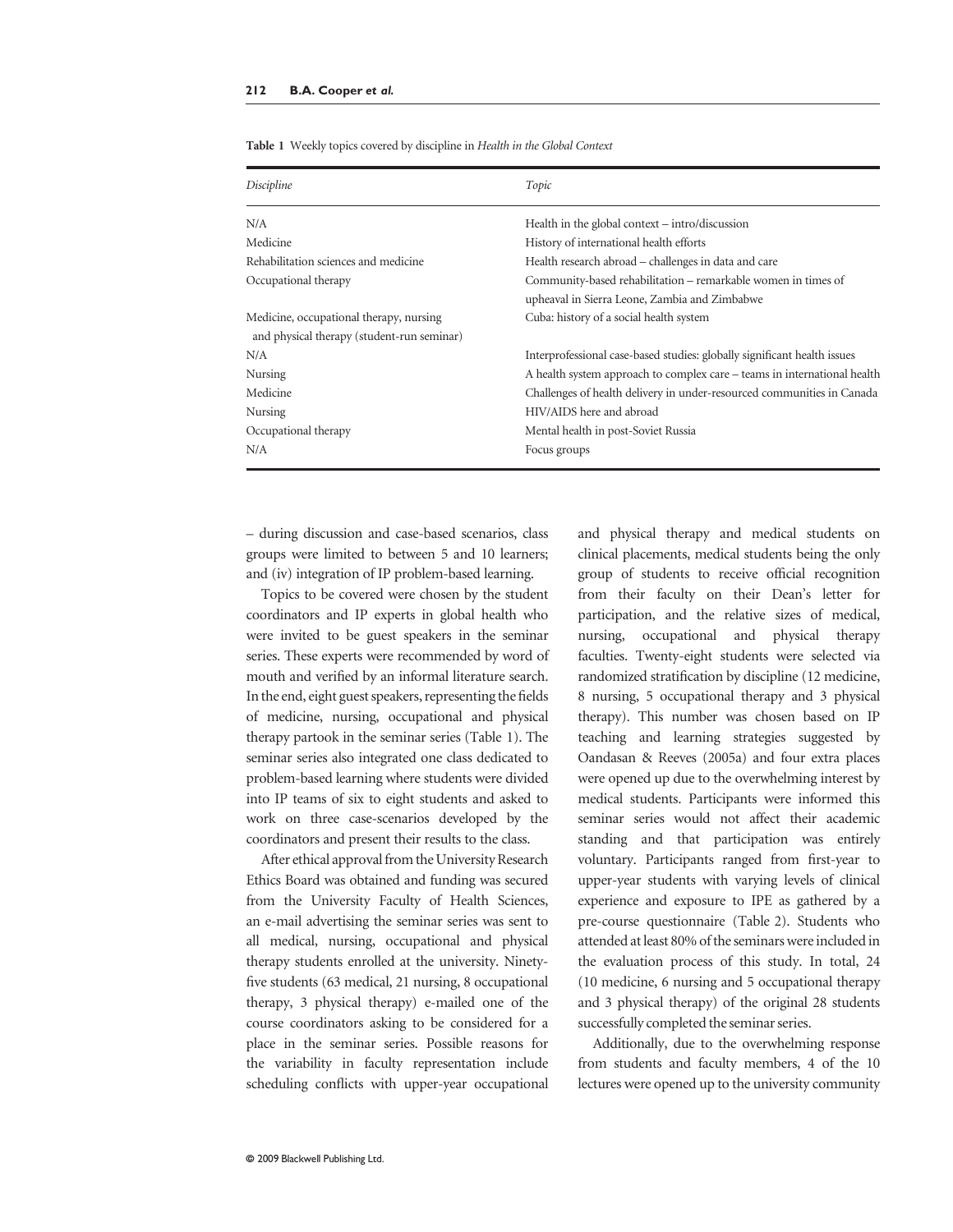| Faculty              | Year of study | First exposure to IPE | Clinical experience |
|----------------------|---------------|-----------------------|---------------------|
| Medicine             | 1st $(N = 5)$ |                       |                     |
|                      | 2nd $(N = 4)$ | Yes $(N = 7)$         | Yes $(N = 1)$       |
|                      | 3rd $(N = 1)$ | No $(N = 3)$          | $No (N = 9)$        |
|                      | $4th (N = 0)$ |                       |                     |
| Nursing              | 1st $(N = 1)$ |                       |                     |
|                      | 2nd $(N = 1)$ | Yes $(N = 3)$         | Yes $(N = 4)$       |
|                      | $3rd (N = 1)$ | No $(N = 3)$          | $No (N = 2)$        |
|                      | 4th $(N = 3)$ |                       |                     |
| Occupational therapy | 1st $(N = 1)$ | Yes $(N = 1)$         | Yes $(N = 5)$       |
|                      | 2nd $(N = 1)$ | No $(N = 4)$          | No $(N=0)$          |
| Physical therapy     | 1st $(N = 0)$ | Yes $(N = 0)$         | Yes $(N = 3)$       |
|                      | 2nd $(N = 3)$ | No $(N = 3)$          | No $(N=0)$          |
| Total                | $N = 24$      | Yes $(N = 11)$        | Yes $(N = 13)$      |
|                      |               | No $(N = 13)$         | $No (N = 11)$       |
|                      |               |                       |                     |

Table 2 Academic year, previous exposure to interprofessional education, and clinical experience (minimum one 4-week placement) of participants

which allowed for broad representation by students and faculty from areas such as Engineering, Development Studies and the German Languages Department. None of these extra attendees were included in the evaluation of the Health in the Global Context seminar series.

#### Evaluation methods

Using qualitative methods, specific areas were evaluated as follows: participants' expectations about and reactions towards IPE; participants' opinions about the appropriateness of global health as an area for IPE; and the value and perceived obstacles and benefits of the IPE experience provided by the seminar series. Students enrolled in Health in the Global Context were asked to:

1 Fill out a pre- and post-seminar series questionnaires comprised of brief demographic information relating to participants' discipline, previous exposure to IPE and three open-ended questions relating to students' expectations and recommendations about the seminar series (Appendix I).

2 Submit a one-page reflection pertaining to a seminar of choice on any insight gained towards global health and/or interprofessionalism.

3 Participate in a focus group following the completion of this seminar series (Appendix II).

In total, 28 pre- and 24 post-course questionnaires and 24 reflections were collected. Also, 22 students participated in three focus groups with six to eight students of mixed faculty in each. The focus groups were conducted by the student coordinators with minimal supervision from faculty advisors. Focus groups were audio recorded and transcribed verbatim. By using focus groups as a means of collecting data, the authors were able to assess consistent and diverse views within the group (Patton 2002). Furthermore, interactions between participants enhanced the quality of data by stimulating conversation and thought process (Krueger & Casey 2000). In order to increase trustworthiness and credibility of qualitative analysis, triangulation of data methods, triangulation of investigators, and peer examination was used as cited in Krefting (1991). Themes described by participants were captured by open coding. Researchers independently read and coded verbatim focus group transcripts, pre- and postseminar series questionnaires and student reflections to achieve triangulation. Data were also read and coded by research advisors. Brainstorming sessions occurred between the researchers and advisors to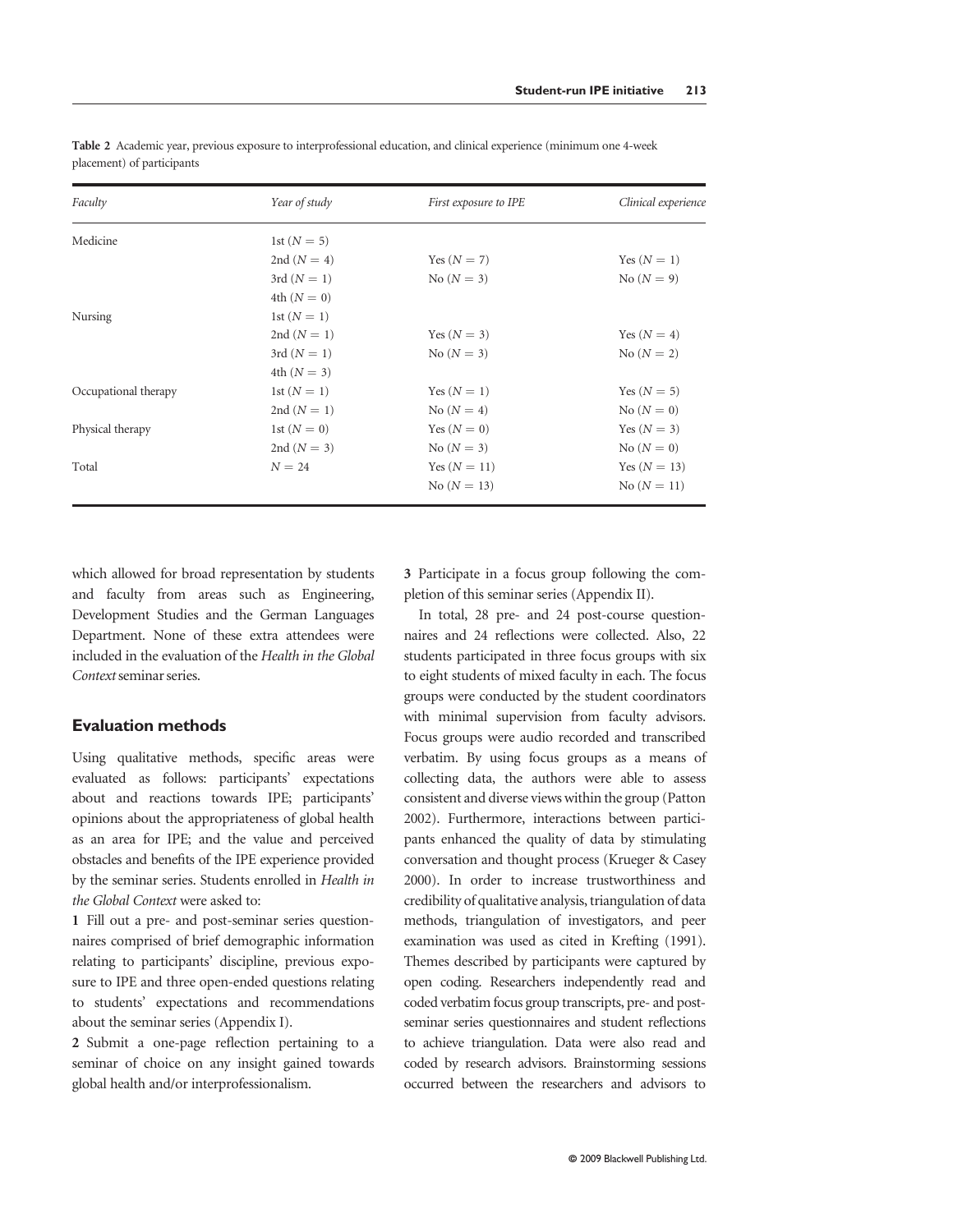discuss inter-relationships between codes and determine common themes. Every effort was made to ensure trustworthiness as advocated by Krefting (1991).

#### Evaluation findings

Data obtained from pre- and post-seminar series questionnaire of the 24 participants are summarized in Table 2.

In relation both to IPE and global health, it was found that this seminar series provided a unique and positive learning experience for participants that was otherwise unavailable through the formal curricula. Four themes emerged from qualitative analysis: (i) global health as a vehicle for IPE; (ii) value of sharing a common interest; (iii) perceived practice implications; and (iv) recommendations for improvement of the seminar series. To illustrate these findings, we will provide direct quotes from the participants with their discipline abbreviated, for example, N, nursing student; M, medical student; O, occupational therapy student; and P, physical therapy student. To distinguish different individuals, all participants have been given a number.

## Theme 1: global health as a vehicle for interprofessional education

After completing the seminar series, most students highlighted the 'value of sharing similar goals', 'role blurring' and the 'value of teamwork' in global health initiatives as concepts that have influenced their perspective on IP collaboration. One nursing student stated:

I really felt that global health was a good way to draw us all together ... I think that just because collaboration is required, it is necessary for us to think as a team and that would provide a good foundation for working collaboratively. (N1)

#### Value of sharing similar goals

From listening to experts, most students found that the global health initiatives discussed during the seminar series had similar long-term goals, regardless of the profession leading the project. Ultimately, students felt all experts focused on the 'big picture', improving the health of communities through broader social constructs, such as sustainable economies and improved infrastructure, rather than strictly classical medical interventions as might be defined by professional standards in Canada. An occupational therapy student stated that:

I found it interesting that we all come with our specialties from our discipline, but in the end what I got from the presentations was that they're all doing the same thing ... at the end of the day it seems we're all trying to get to the same goal. (O1)

#### Role blurring

Many students appeared to see their respective professions' as being confined to specific roles, whereas they recognized that in global initiatives, professional roles are often 'muddied'. Hearing guest speakers talk about common goals of improving social health from an IP perspective did not necessarily help to clarify the specific roles of each health profession; however, it did improve some participants' understanding of how different professions could contribute towards achieving the ultimate goal of improving health and social conditions in a community. One medical student stated that:

I don't feel that I gained a better perspective of what each professional does ... but [this seminar series] bettered my understanding of how they could contribute. (M1)

#### Value of teamwork

The seminar series offered students an opportunity to see how teamwork between multi-disciplinary health professionals in global health work could lead to more successful health outcomes. As one physical therapy student stated:

Promoting strong partnerships and mutual respect between different professions seems essential ... the only way to make a positive, sustainable impact in care abroad is by working together. (P1)

By exposing students to the experiences and knowledge of multi-disciplinary experts in the field of global health, participants of all disciplines were able to see the 'big picture' that included all professionals working towards similar goals, each with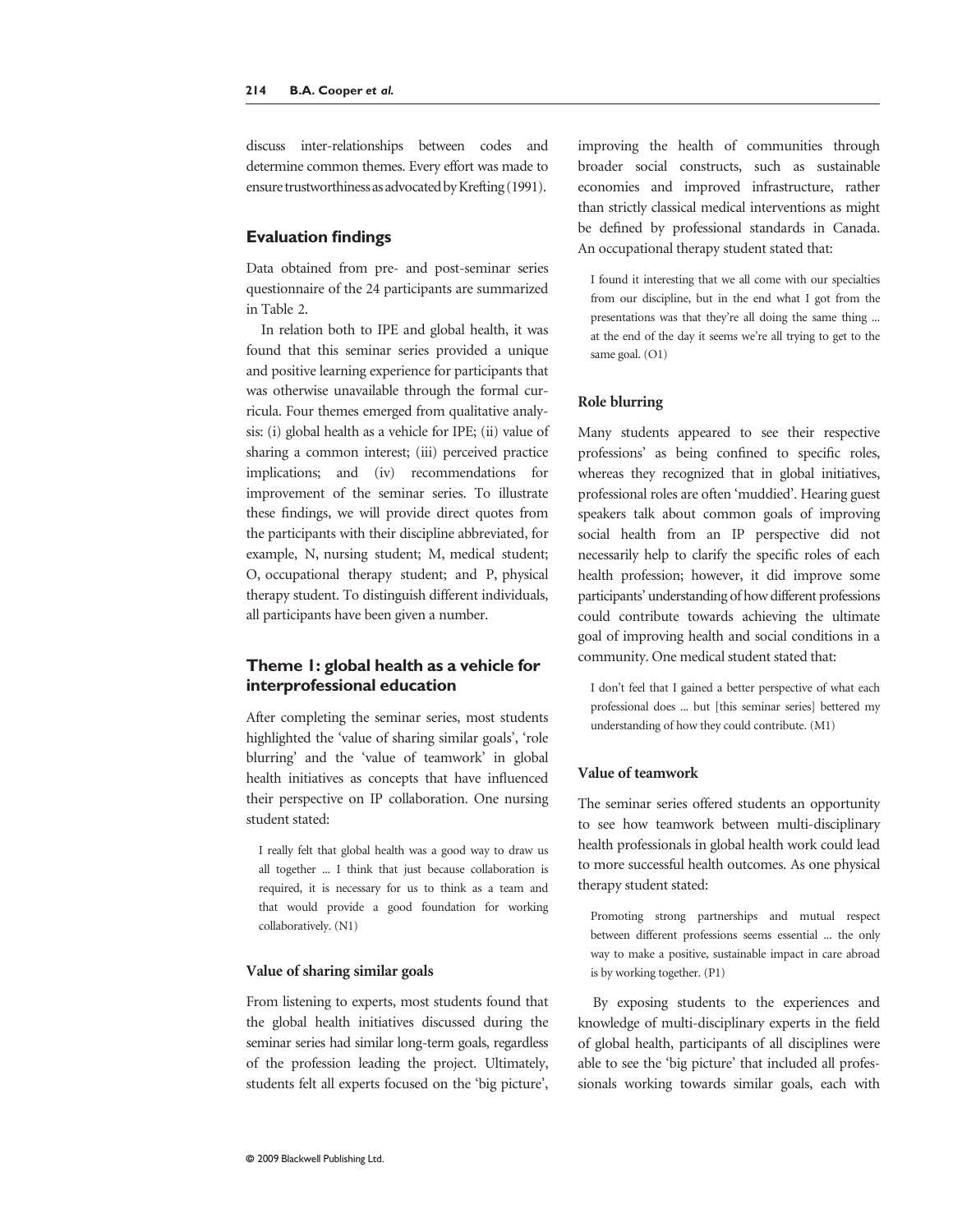unique contributions to offer. As a result, traditional roles seemed less entrenched. This, into itself, can be a challenge with using global health as a vehicle for IPE. Leaviss (2000) describe two effects of undergraduate IPE initiative as being attitude changes and role knowledge. The former seems to be supported by this study as participants gained greater mutual and self-respect between professions. However, role knowledge was not as clearly defined. Students found that in a global context, role boundaries are often much less stringent. Since each expert worked towards similar goals, often outside the realm of traditional healthcare, the specific attributes of one profession to another were often 'muddied'. Although some students felt this 'global' view of teams working towards the same goals regardless of professional designation could be beneficial to bring to the Canadian healthcare system, this may be in contradiction to studies which claim that knowledge of each others' roles is a key determinant for successful collaborative practice (D'Amour et al. 2004; Pearson & Pandya 2006).

## Theme 2: the value of sharing a common interest

Student participants from all faculties indicated that they were drawn to this seminar series due to a common interest and developed IP relationships and understanding through this shared interest. The students' primary expectation of the seminar series was to gain a greater understanding of global health issues, with IPE being a secondary benefit. Participants felt that previous attempts to integrate IPE into the formal curricula, such as IP communication modules, seemed 'forced' and, as a result were ineffective. One medical student stated:

I just think it's nice to let people find a common interest and work from there to integrate the backgrounds of the different disciplines as opposed to ... an evening elective on 'working with other disciplines', I don't think you'd get such a great attendance. (M2)

There is evidence to suggest some students feel IPE is not as important as their profession-specific learning experiences and is unnecessary in already overloaded curricula (Davidson & Lucas 1995; Fallsberg & Wijma 1999). This study found similar attitudes in students towards IPE venues that they had previously been exposed to. Although students recognized the importance of IPE, they felt current methods were often 'forced' and, as a result, unsuccessful. In order to be successful, shared learning needs to be meaningful for students (Cooke, Chew-Graham & Wakefield 2003) and should 'enhance motivation to collaborate by enabling participants to have productive learning relationships' (Barr et al. 2000, p. 8). By bringing students together on their own volition through a common interest that has relevance to each discipline, this seminar series tapped into this construct. Students recognized IPE as secondary to the topic being covered, indicating that choice and meaning in subject matter were essential to the success of this seminar series as a venue for IPE. An argument for having IPE as electives rather than required courses is that choice should ensure that those participating will be more 'interested and committed' (Lary et al. 1997, p. 68). Alternatively, Oandasan & Reeves (2005a) highlight contrasting opinions that having IPE as an elective gives the message that the material to be covered is not essential for health professionals to learn. This study appears to support the former. However, participants recognized the importance of IP collaboration, which may suggest that choice among a required set of IPE courses within formal curricula may be a way of integrating these two concepts. The challenge may be to find subject areas, such as global health, that provide a common interest to all participating professions that emphasize overlap in knowledge as well as the uniqueness among professional groups (Horsburgh et al. 2001). This could ensure that each profession attains specific knowledge, yet learns the value and significance of the other profession's potential contributions (McPherson et al. 2001; Ross & Southgate 2001).

## Theme 3: perceived practice implications

Data demonstrated that students entered the course with certain assumptions about one's own profession and those of others. As a result of this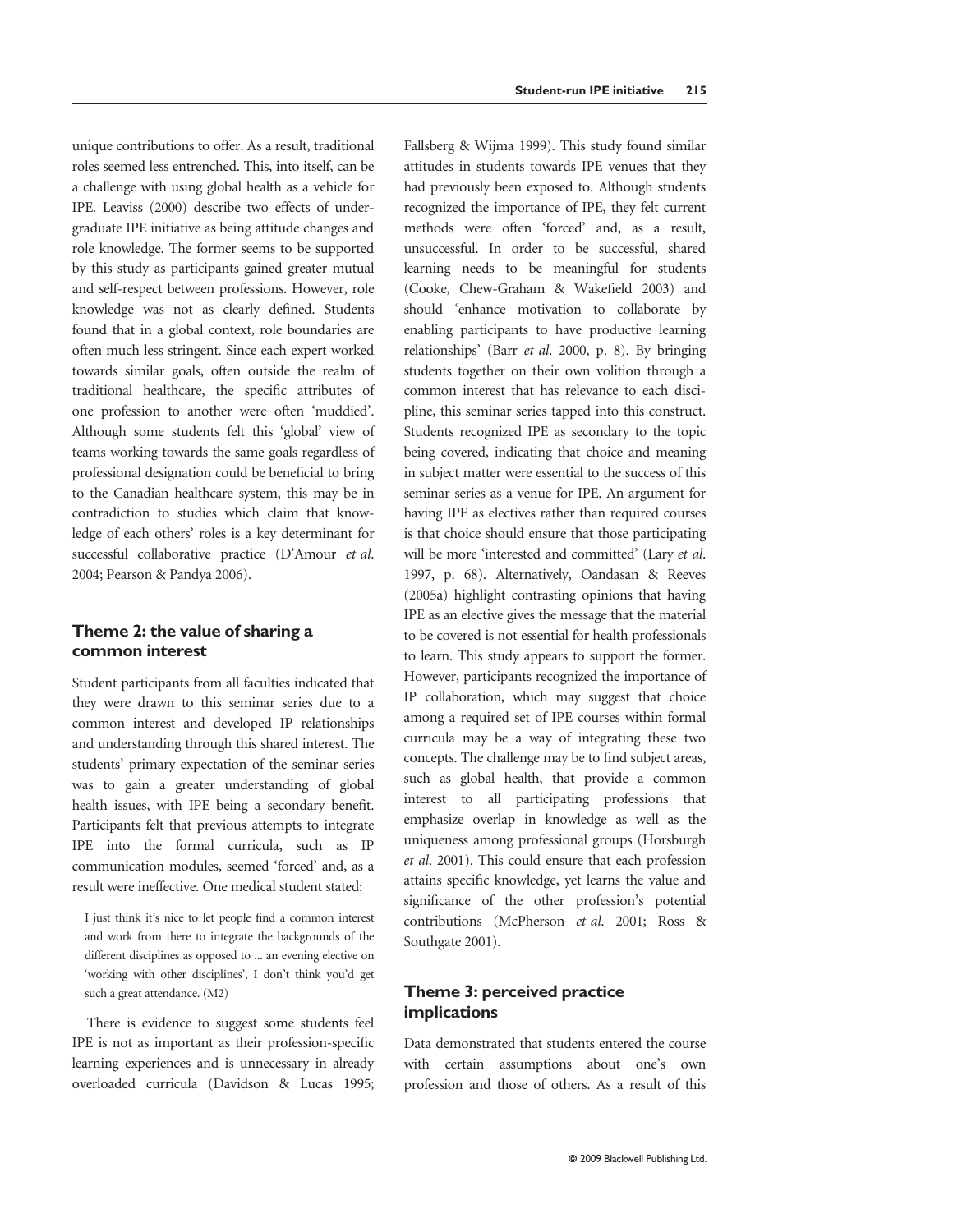seminar series, these assumptions were challenged – empowering each professional through mutual esteem, self-respect and trust. This theme can essentially be broken down to four primary areas: empowering one's own profession, building mutual respect for other professions, challenging stereotypes and establishing relationships and trust.

#### Empowerment of one's own profession

By being exposed to the successes and strategies of experts from their own professions, most students saw their own professions in a more affirmative light. Students took a more egalitarian stance towards others and did not feel that one's title limited them as to what sort of impact they could make internationally and locally. One nursing student claimed that:

From a first year nursing perspective, I thought that nurses were kind of the bottom of the barrel when it comes to the chain but I found out now that there really isn't a chain and that my opinion on things can matter. (N2)

#### Building respect for other professions

Building mutual respect across disciplines was also evident. Students often were impressed at the scope of practice of experts from other professions and at the impact of their work. One medical student stated that:

'Being aware of [other professions'] potential contributions in an international context, no one profession has any more power or any more influence than any other discipline which is something that [I'd] originally thought.' (M3)

As further evidence towards this, when prompted to identify their favourite seminar throughout the series, the majority of students who responded identified a lecture from an expert outside of their own profession.

#### Challenging stereotypes

Upon entering the course, many of the nursing, occupational and physical therapy students saw their own roles as less important because of the 'strong focus on the status of a doctor and the contributions they can make here or overseas' (P2). However, these assumptions were challenged as a result of this seminar series. One medical student said:

[Other professions] were setting policy and leading trips overseas whereas the traditional models have, if anything, a physician lead a team ... starting from a purely medical basis ... [This seminar series] has given me a better understanding of why would we work towards having [IP] teams internationally. (M4)

To add to this, the participants' recognized the importance of challenging these misconceptions early in their education. As one occupational therapy student stated:

I think if you expect students to wait until they are graduating, it's too late. They have already formed their opinion or misconception of what another profession is responsible for doing. It doesn't help to build trust, respect or communication. It just reinforces negative stereotypes. (O2)

#### Establishing relationships and trust

Discussion among the students during group work, question/answer period and the case-based scenario class also facilitated learning about each others' professional perspectives and ultimately fostered collaboration, relationship-building and trust. One such example was during the IP case-based scenario class where a nursing student stated that:

I found that it was really beneficial to hear, especially from the group discussion, that we had different perspectives on a problem. It made me realize that you have to work so much more together because you do have different views on how you tackle a problem – so I thought that was really beneficial to see how that happens. (N3)

Increasing assertiveness and building mutual respect and trust between healthcare providers are considered essential facets to successful IP practice (Carpenter 1995; D'Amour et al. 2004). Oandasan & Reeves (2005b) argue that students enter a given health profession with a set of attitudes, beliefs and understandings of what that profession means to them, and how they see themselves in a professional role in the future. For example, Reeves (2000) found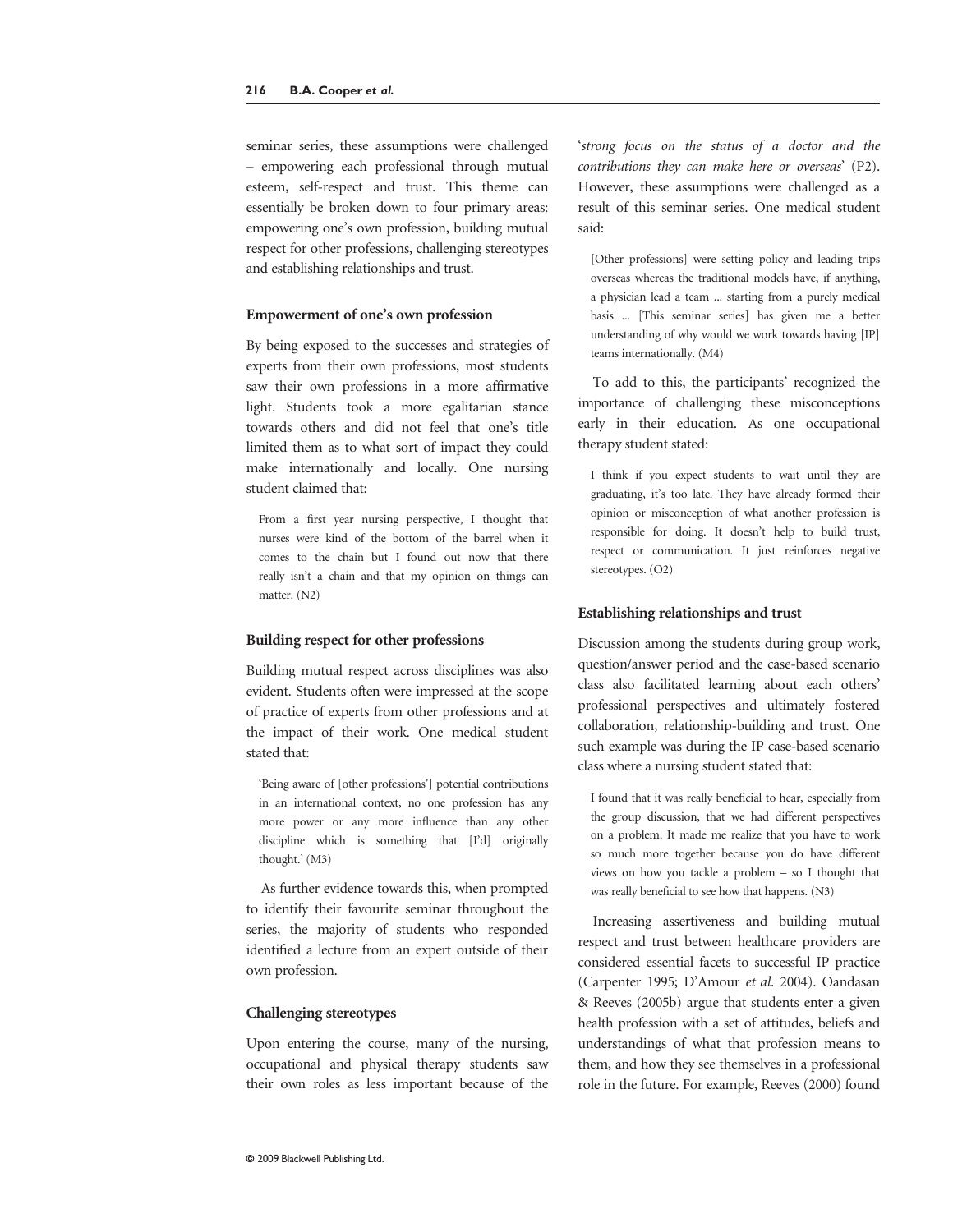that nursing students generally felt they had lower academic status and their intended profession was less 'prestigious' than medicine. This is reflected in this study when students talk about the 'strong focus of the status of a doctor' (P3) and nurses being 'at the bottom of the barrel' (N2). Although it is unclear whether such attitudes are fixed (Rudland & Mires 2005), these findings support earlier evidence that IPE can change attitudes, empower one's own profession, foster respect for others' professions, build relationships, and reduce misconceptions that hinder teamwork (Barr 2002; Pearson & Pandya 2006). This study was supported by results of Munoz & Jeris (2005) who found participants gained a realization of the importance of mutual respect and acceptance of the perspectives of others for the development of effective collaboration. Students may begin to be successful in this by diminishing negative stereotypes and developing more positive attitudes towards their own and others' professions (Oandasan & Reeves 2005b).

## Theme 4: recommendations for improvement of the seminar series

Although Health in the Global Context was generally well received by students and guest speakers, there are a number of suggestions, both from the experience of the student coordinators as well as the student participants, that could serve to strengthen the IP learning gained in similar seminar series. These include providing more IP exposure, increasing opportunities for socialization, and providing lectures based more on the practical experiences of guest lecturers than on theory-driven material.

#### More IP exposure

Some students identified a need to increase presentations from IP expert teams. With the exception of one seminar run by a group of IP students, there was no representation from any IP team who had worked together globally. It was felt that engraining a more IP framework into the development of this seminar series could have further expanded the applied lessons of IP teamwork abroad and locally.

#### Increased socialization

This seminar series included a class that involved students breaking up into three IP groups and working together on case-based scenarios in IP teams to integrate communication and problembased learning. The response to this session was mixed: some students found it forced or confusing as to what was needed to be done, while others felt it clearly demonstrated and provided IP collaboration. Regardless, it was fairly unanimous that students were keen to have had more opportunity for IP collaboration, formal discussion and informal socialization in the seminar series.

#### Less theory-, more experience-driven lectures

Students recognized two overall types of lectures: those that were more 'theory heavy' (i.e. tended to focus on concepts and philosophies) and those that were more narrative (i.e. experiential) in nature and focused more on practical applications relevant to current or future practice. The majority of students preferred narrative/ practical lectures as opposed to more theory-based lectures. Not surprisingly, students were drawn more to speaker who they found 'inspiring', experts who told stories, focused on lessons learned, and explicitly emphasized how students could getinvolved.

Communication is naturally considered a vital aspect of IP teamwork in healthcare (D'Amour et al. 2004; Rudland & Mires 2005). Cooke et al. (2003) argue that if the primary goal of IPE is to increase understanding and build IP relationships, the learning environment should be integrative, interactive and open to honest communication where participants feel their contributions are valued. Discussion encourages understanding, leads to diverse perspectives being offered, adds to the overall learning of a group, and increases participant interest in the topics (Munoz & Jeris 2005). To add to this, the integration of communication and problem-based learning have been found to be an effective means of presenting IPE (Cooper et al. 2001). This is an aspect that could have been improved upon in this seminar series. Although problem-based learning was used in one session, group discussion was often limited as many experts presented their material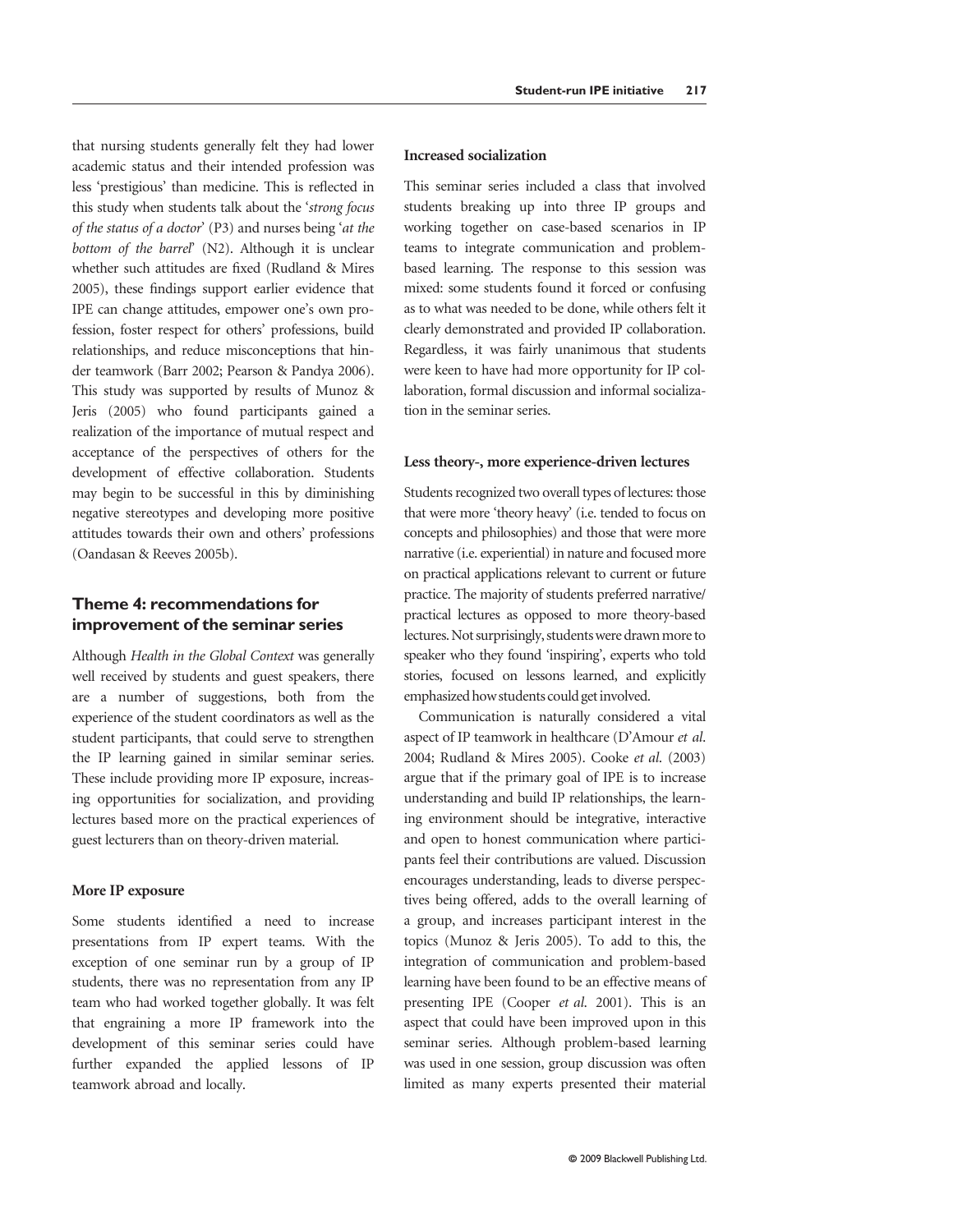in a lecture format. To rectify this drawback, it is recommended that in future versions of Health in the Global Context, students be assigned to small IP groups at the start of the seminar series that could be used throughout the series for group discussion and projects. Brickell, Huff & Fraley (1997) found that IP groups of four to eight members create a learning environment that has the potential for participants to share tasks, and enable them to learn from one another. On par with increasing the amount of active communication and dialogue in class, it is recommended that more informal methods, such as a more interactive introductory session and promoting socialization outside the classroom, be promoted to enhance communication.

Not surprisingly, all participants appeared eager to learn how they could get involved in global health initiatives; therefore, most preferred narrative/ practical lectures as opposed to more theory-based lectures. This is a sentiment reflected in the literature (Morison et al. 2003; Oandasan & Reeves 2005a). As a result, it is important to consider this in designing such an initiative and inviting experts to speak.

Faculty, both experts and advisors, play a key role in creating an environment that is supportive of the goals for IPE and indeed can act as role models for students (Parsell & Bligh 1998). Not only do faculties have the ability to control resources and aide in educational policies (Pirrie et al. 1998; Oandasan & Reeves 2005b) but they may also provide invaluable logistical support and strategies for optimizing learning opportunities. It is therefore vitally important for students and faculty to build a partnership in such a model. In this seminar series, on top of guest speakers volunteering time, coordinators recognized the value of the university's support of this student-run initiative through financial and administrative assistance. It is also recommended that IPE experts be consulted more frequently throughout the development and facilitation of such an initiative.

## **Discussion**

This paper presents a unique model for IPE new to the literature – extracurricular IPE run for students, by students. Presented here is a discussion of the unique benefits and limitations of this model for IPE as well as recommendations for improvement of the seminar series.

#### Unique benefits of this model

Although there is no shortage of literature investigating IPE in both clinical and curricular settings, there is a limited amount of evidence researching informal IPE outside these venues (Reeves 2000). However, some studies highlight the benefit of informal IPE settings for their potential role in creating collaborative teams (Howkins & Allison 1997; Freeth & Nicol 1998; Reeves 2000).

The authors identified inherent drawbacks of this model as reflected by participants' comments and actions throughout the running of Health in the Global Context – namely, that students receive no official credit on transcripts, there are considerable time commitments for students on top of already busy schedules, assignments and in-depth critical analysis are minimal, there lacks an official accountability framework, and the sustainability is questionable from year to year. To add to this, the student coordinators were not experts in global health or IPE and were working primarily on assumptions based on current literature. Having only 10 weekly sessions, this seminar series was also time limited, which may have limited the effectiveness in allowing students to explore interprofessionalism (Bjørke & Haavie 2006). However, being a student-run initiative, this seminar series provided a unique model for IPE that presents an exclusive set of advantages and solutions to common challenges in delivering IPE otherwise unavailable through standard curricula: fewer limitations than in formal IPE initiatives as well as the ability to facilitate self-directed learning and offer IPE to a diverse population of students.

#### Fewer limitations relative to formal curricula

Administrative and logistical problems inherent to the integration of curricula from different faculties are often cited as a primary challenge of IPE (Pirrie et al. 1998; Cooper et al. 2001; Rees & Johnson 2007). These can include but are not limited to: students' prerequisite knowledge, differences in curricula, accreditation across faculties, agreeing on joint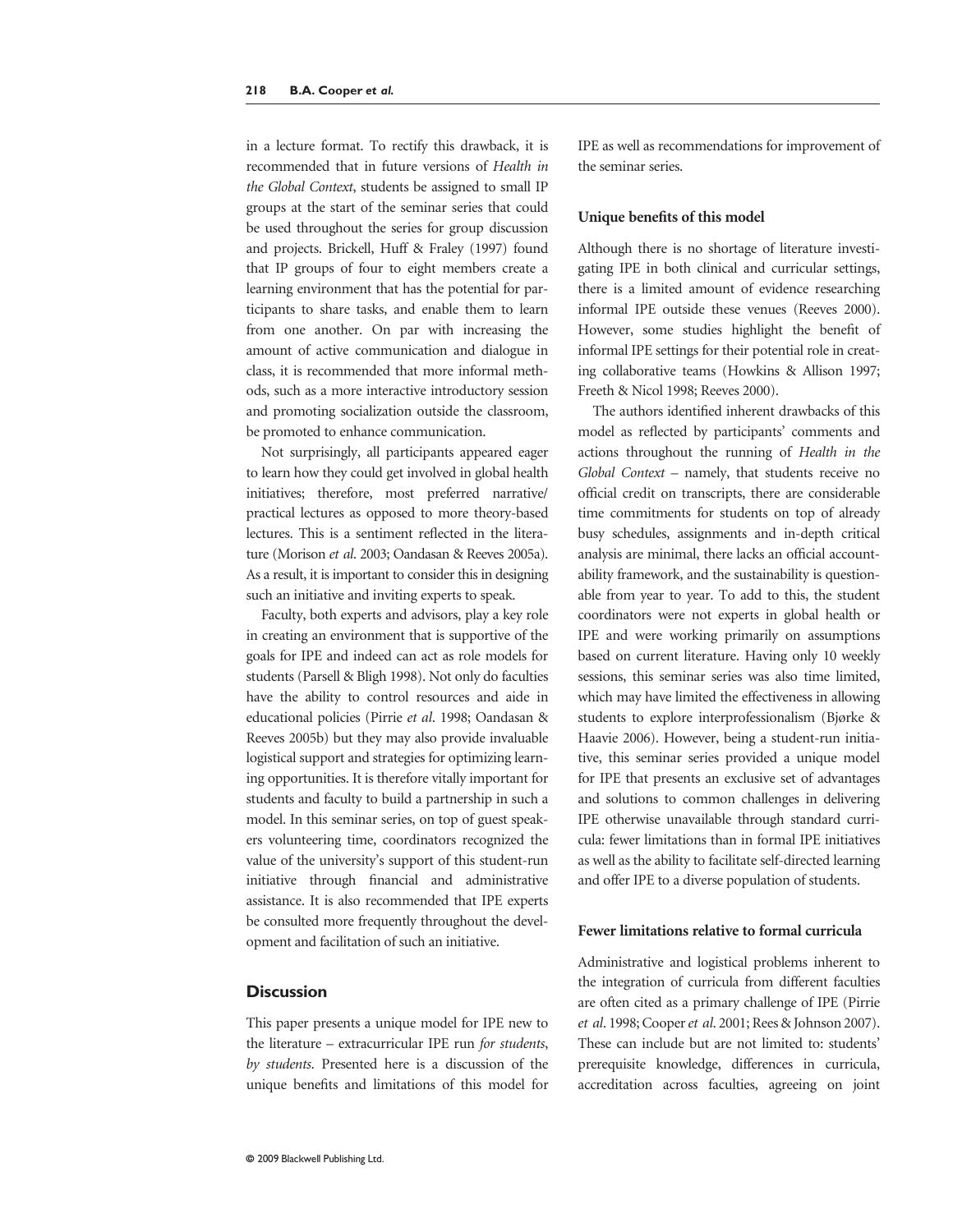financial arrangements, inequalities in the number of students, timetable conflicts, risk to students and/or clients, and grading (Pirrie et al. 1998; Rees & Johnson 2007). Each of these problems was indirectly met by this seminar series. Inclusivity was inherent as there were no admission requirements, aside from being enrolled as a health science student. Faculty administration, although lending their support, were not intimately involved making challenges in accreditation irrelevant. Only a very modest budget was required with no cost to the participants. Relative to the cost of formal IPE initiatives at this university, this point cannot be understated. Students of different disciplines were consciously represented in relatively equal numbers. Scheduling was less challenging as lectures ran in the evenings. Finally, with no formal assignments, competition between students was non-existent and students were able to learn and build relationships in a less competitive environment.

#### Facilitating self-directed learning

Rather than being required to attend due to degree requirements, students were shown to take ownership of their education and gain knowledge in areas of interest that they found relevant to their future practice. Students developed this seminar series to contribute knowledge to both themselves and their colleagues that was otherwise unavailable at this university. Without assignments or a formal teacher, there was no hierarchical structure; students, including coordinators, were on an equal footing which facilitated interaction and building of relationships. Student leadership in an IP environment helps facilitate collaboration among students and their peers (Hoffman et al. 2008). This nontraditional form of teaching creates an environment which breaks down power differentials and promotes a more equal environment to engage in IPE learning (Hoffman et al. 2008). This fosters more receptive learners who are willing to be more open to new perceptions and experiences (Hoffman et al. 2008).

#### Diversity of participants

The integration of students from different faculties and of varying academic and clinical levels was a

particularly unique aspect of this seminar series. There has been considerable debate about when to introduce IPE into the curricula of pre-licensure health professionals; often balancing between challenging negative stereotypes before they can be formed and promoting early collaboration (Barrington et al. 1998; Parsell & Bligh 1998; Leaviss 2000; Oandasan & Reeves 2005a) vs. having a sound knowledge of one's professional roles and exposure to clinical care (Petrie 1976; Arkesog 1994; Parsell & Bligh 1998; Oandasan & Reeves 2005a; Rudland & Mires 2005). In this seminar series, all healthcare students, regardless of level of academic study, were invited to participate. This allowed a unique variability among participants that spanned not only a range of disciplines but also level of study and clinical experience. This may have facilitated IP peer-topeer learning and mentoring that would otherwise be unavailable if IPE were to take place at a specific level of study and could be an area for future research. To add to this, increased socialization helped to create relationships that extended beyond the classroom and the clinic; this can contribute to the building of mutual trust and respect between individuals (Hoffman et al. 2008).

Open lectures (those open to students and faculty outside the health sciences) promoted a higher level of interprofessionalism that included faculties outside traditional healthcare disciplines. This was indirectly congruent with the 'big picture' theme of improving healthcare through broader social change via multi-disciplinary contributions as was highlighted by participants. Among the traditional foci of IPE – preparing for collaborative practice, learning to work in teams and developing services to improve care, Barr (2007) describes a focus of IPE as 'improving the quality of life in communities' to which this seems complementary and may have been an indirect benefit of Health in the Global Context.

#### Limitations

Focusgroupswere conducted by student coordinators presenting a clear bias in both the presentation of questions and the responses of participants. In the future, it would be recommended to have impartial third parties conduct these interviews. Also, due to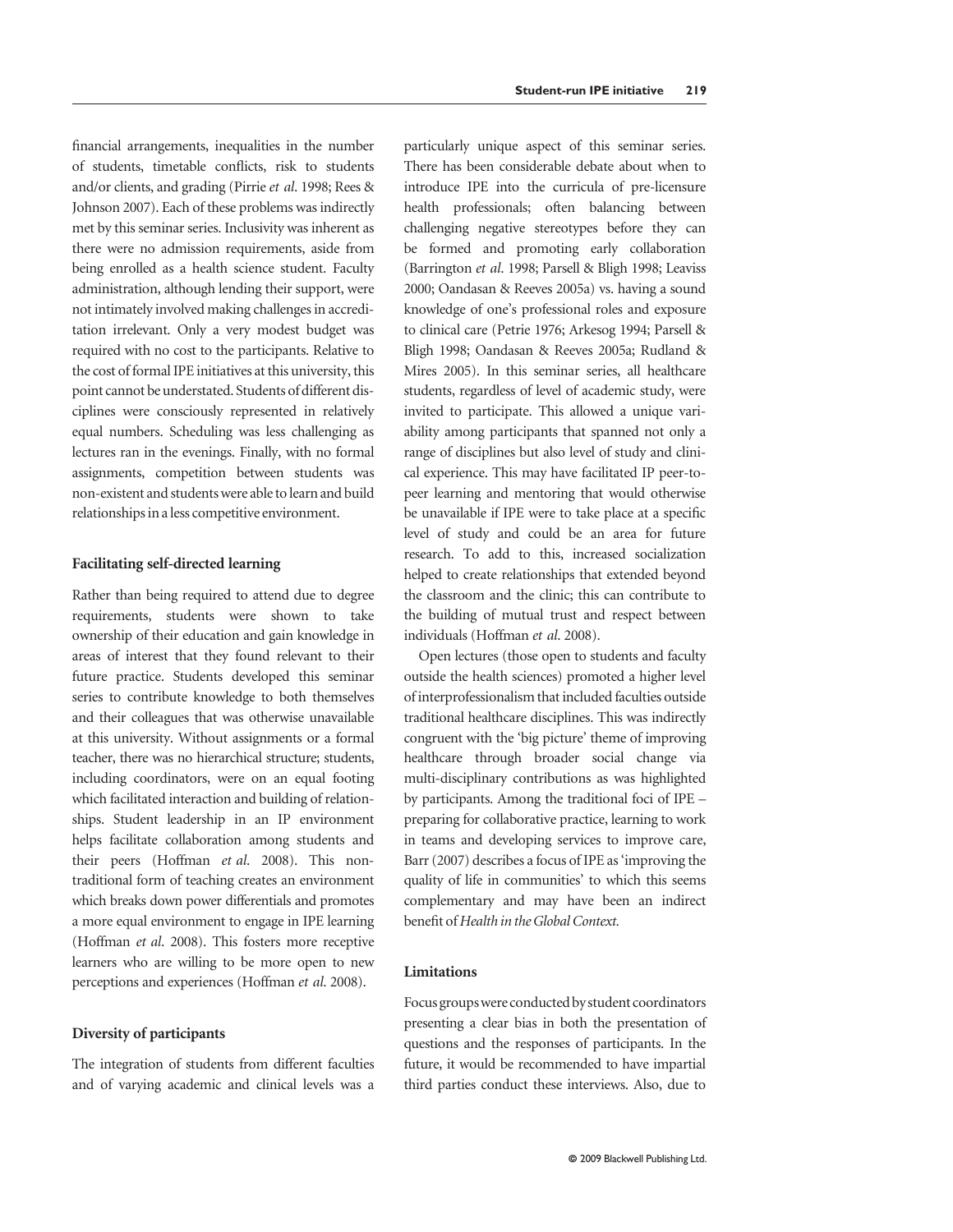a lack of literature on student-run IPE initiatives, and a lack of expertise in IPE and global health, student coordinators were often limited to speculating as to what might be appropriate in designing this course.

## Conclusion

Although this study does not provide conclusive evidence, it does point to the potential value of student-run initiatives for IPE. It also suggests the unique benefits and challenges of using global health as a vehicle for IPE. Future study is required to provide stronger support for such IPE initiatives could include gathering quantitative data using such tools as the interprofessional education perception scale (Luecht et al. 1990), use of a control group, and studying long-term effects of such initiatives on participants' attitudes and care provision.

#### Acknowledgements

We would like to take this opportunity to thank a number of individuals and groups who were paramount in our successful completion of this research project: Queen's University Inter-professional Patient-Centred Educational Direction (QUIPPED) for a research grant and interprofessional education research methodology; the Faculty of Health Science at Queen's University for providing the funding to carry out the seminar series Health in the Global Context; Alex Harris for her assistance in coordinating this initiative; Claudia Kraft and Adrienne Best for initiating the seminar series in 2005 and providing a framework for coordination; and lastly, the participants and expert guest speakers, without which this seminar series could not have been possible.

#### **References**

- Arkesog N. (1994) Multiprofessional education at the undergraduate level- the Linkoping model. Journal of Interprofessional Care 8, 279–282.
- Barr H. (2000) Interprofessional Education: 1997–2000. A Review for the UKCC. UKCC, London.
- Barr H. (2002) Interprofessional Education: Today, Yesterday and Tomorrow. A Review. Retrieved April 26 2007 from http://www.health.heacademy.ac.uk/ publications/occasionalpaper/occp1.
- Barr H. (2007) Interprofessional education: the fourth focus. Journal of Interprofessional Care 21, 40–50.
- Barr H., Hammick M., Freeth D., Koppel I. & Reeves S. (2000) Evaluating Interprofessional Education: a United Kingdom Review for Health and Social Care. Joint BERA/CAIPE publication. UK Centre for the Advancement of Interprofessional Education, London.
- Barrington D., Rodger M., Gray L., Jones B., Langridge M. & Marriott R. (1998) Student evaluation of an interactive multidisciplinary clinical learning model. Medical Teacher 20, 530–535.
- Bjørke G. & Haavie N. (2006) Crossing boundaries: implementing an interprofessional module into uniprofessional Bachelor programs. Journal of Interprofessional Care 20, 641–653.
- Boyer L., Lee D. & Kirchner C. (1977) A student-run course in interprofessional relations. Journal of Medical Education 52, 183–189.
- Brickell J., Huff F. & Fraley T. (1997) Educating for collaborative practice. Clinical Laboratory Science 10, 311–314.
- CAIPE. (2002) Defining IPE. Retrieved December 02, 2008 from http://www.caipe.org.uk.
- Canadian Interprofessional Health Collaborative. (2007) Projects that Profile Interprofessional Collaboration. Retrieved December 02, 20078 from http://www.cihc.ca.
- Carpenter J. (1995) Doctors and nurses: stereotypes and stereotype change in inter-professional education. Journal of Interprofessional Care 9, 151–161.
- Cooke S., Chew-Graham C., Boggis C. & Wakefield A. (2003) 'I never realised that doctors were into feelings too': changing student perceptions through interprofessional education. Learning in Health and Social Care 2, 137–146.
- Cooper H., Carlisle C., Gibbs T. & Watkins C. (2001) Developing an evidence base for interdisciplinary learning: a systematic review. Journal of Advanced Nursing 35, 228–237.
- D'Amour D., Beaulieau M.D., San Martin Rodriguez L. & Ferrada-Videla M. (2004) Chapter 3: key elements of collaborative practice and frameworks: conceptual basis for interdisciplinary practice. In: Interdisciplinary Education for Collaborative, Patient-Centred Practice: Research and Findings Report (eds I. Oandasan, D. D'Amour, M. Zwarenstein, et al.). Health Canada, Ottawa, ON. Retrieved January 25, 2007 from http://www.ferasi.umontreal.ca/eng/07\_info/ IECPCP\_Final\_Report.pdf.
- Davidson L. & Lucas J. (1995) Multiprofessional education in the undergraduate health professions curriculum: observations from Adelaide. Linkoping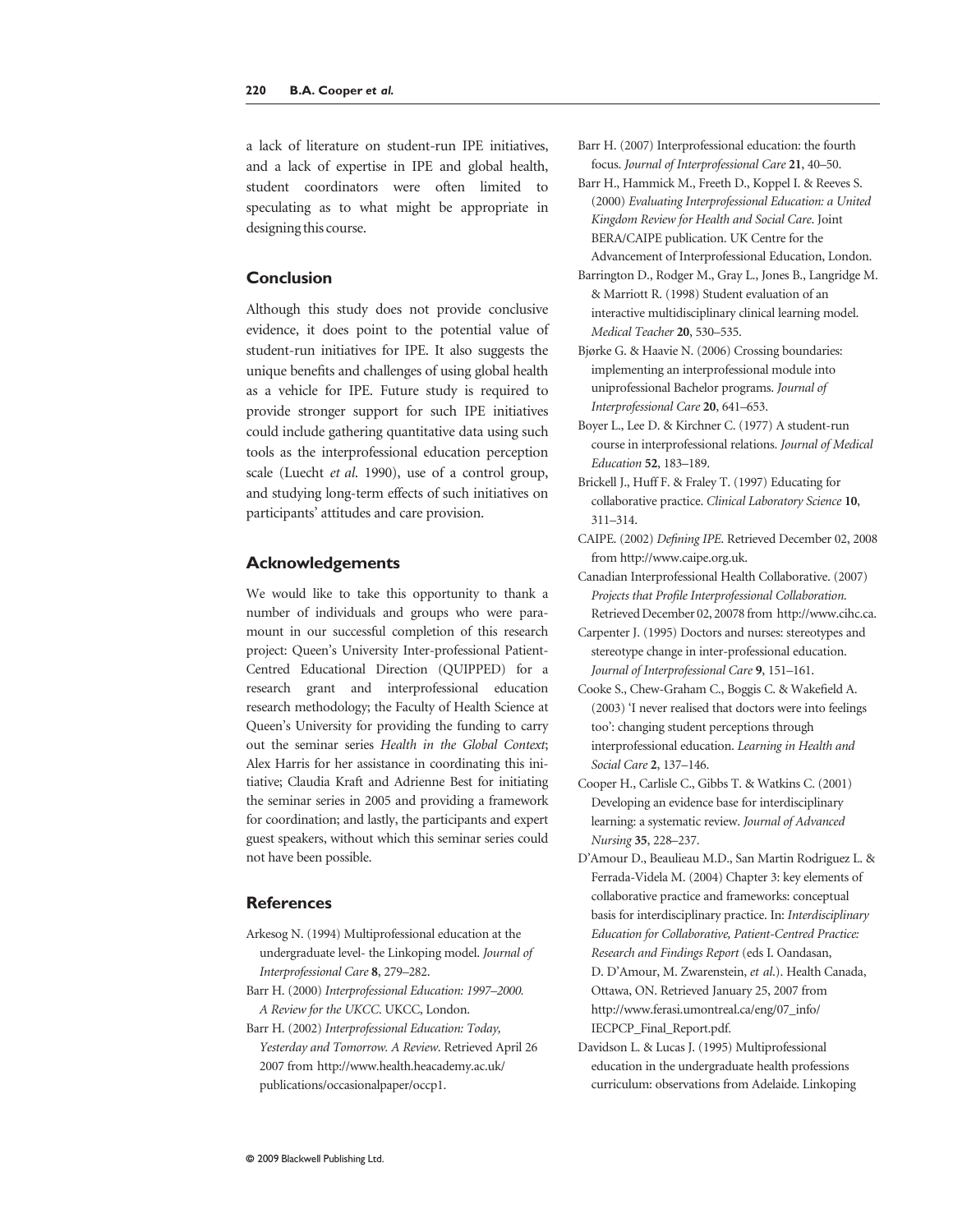and Salford. Journal of Interprofessional Care 9, 163–177.

- Duncan M., Alperstein M., Mayers P., Olckers L. & Gibbs T. (2006) Not just another multi-professional course! Part 1. Rationale for a transformative curriculum. Medical Teacher 28, 59–63.
- Fallsberg M. & Wijma K. (1999) Student attitudes towards the goals of an inter-professional training ward. Medical Teacher 21, 576–581.
- Freeth D. (2005) Effective Interprofessional Education: Development, Delivery, and Evaluation. Oxford, Malden, Massachusetts.
- Freeth D. & Nicol M. (1998) Learning clinical skills: an inter-professional approach. Nurse Education Today 18, 455–461.
- Hall P. & Weaver L. (2001) Interdisciplinary education and teamwork: a long and winding road. Medical Education 35, 867–875.
- Hoffman S., Rosenfield D., Gilbert J. & Oandasan I. (2008) Student leadership in interprofessional education: benefits, challenges and implications for educators, researchers and policymakers. Medical Education 42, 654-661.
- Horsburgh M., Lamdin R. & Williamson E. (2001) Multiprofessional learning: the attitudes of medical, nursing and pharmacy students to shared learning. Medical Education 35, 876–883.
- Howkins E. & Allison A. (1997) Shared learning for primary health care teams: a success story. Nurse Education Today 17, 225–231.
- Krefting L. (1991) Rigor in qualitative research: the assessment of trustworthiness. American Journal of Occupational Therapy 45, 214–222.
- Krueger R.A. & Casey M.A. (2000) Focus Group Interviews: A Practical Guide for Applied Research, 3rd edn. Sage, Thousand Oaks, California.
- Lary M., Lavigne S., Muma R., Jones S.C. & Howeft H. (1997) Breaking down barriers: multidisciplinary education model. Journal of Allied Health 26, 63–69.
- Leaviss J. (2000) Exploring the perceived effect of an undergraduate multiprofessional educational intervention. Medical Education 34, 483–486.
- Luecht R.M., Madsen M.K., Taugher M.P. & Petterson B.J. (1990) Assessing professional perceptions: design and validation of an interdisciplinary education perception scale. Journal of Allied Health 19, 181–191.
- McPherson K., Headrick L. & Moss F. (2001) Working and learning together: good quality care depends on it, but how can we achieve it? Quality in Health Care 10 (Suppl. II), 45–53.
- Morison S., Boohan M., Jenkins J. & Moutray M. (2003) Facilitating undergraduate interprofessional learning

in healthcare: comparing classroom and clinical learning for nursing and medical students. Learning in Health and Social Care 2, 92–104.

- Munoz K. & Jeris L. (2005) Learning to be interdisciplinary: an action research approach to boundary spanning. Health Education Journal 64, 5–12.
- Oandasan I. & Reeves S. (2005a) Key elements of interprofessional education. Part 1: the learner, the educator and the learning context. Journal of Interprofessional Care, May Supplement I, 21–38.
- Oandasan I. & Reeves S. (2005b) Key elements of interprofessional education. Part 2: factors, processes and outcomes. Journal of Interprofessional Care, May Supplement I, 39–48.
- Parsell G. & Bligh J. (1998) Interprofessional learning. Postgraduate Medical Journal 74, 89–95.
- Patton M.Q. (2002) Qualitative Research and Evaluation Methods, 3rd edn. Sage, Thousand Oaks, California.
- Pearson D. & Pandya H. (2006) Shared learning in primary care: participants' view of the benefits of this approach. Journal of Interprofessional Care 20, 302–313.
- Petrie H.G. (1976) Do you see what I see? The epistemology of interdisciplinary inquiry. Journal of Aesthetic Education 10, 29–43.
- Pirrie A., Wilson V., Harden R.M. & Elsegood J. (1998) AMEE Guide, 12: multiprofessional education: Part 2 – promoting cohesive practice in health care. Medical Teacher 20, 409–416.
- Rees D. & Johnson R. (2007) All together now? Staff views and experiences on a pre-qualifying interprofessional curriculum.Journal of Interprofessional Care 21, 543–555.
- Reeves S. (2000) Community-based inter-professional education for medical, nursing and dental students. Health and Social Care in the Community 8, 269–276.
- Romanow R. (2002) Building on Values: The Future of Health Care in Canada. Final Report of the Commission of the Future of Health Care in Canada, November 2002.
- Ross F. & Southgate L. (2001) Learning together in medical and nursing training: aspirations and activities. Medical Education 34, 739–743.
- Rudland J.R. & Mires G.J. (2005) Characteristics of doctors and nurses as perceived by students entering medical school: implications for shared teaching. Medical Education 39, 448–455.
- Zwarenstein M., Reeves S. & Perrier L. (2005) Effectiveness of pre-licensure interprofessional education and post-licensure collaborative interventions. Journal of Interprofessional Care 19 (Suppl. 1), 148–165.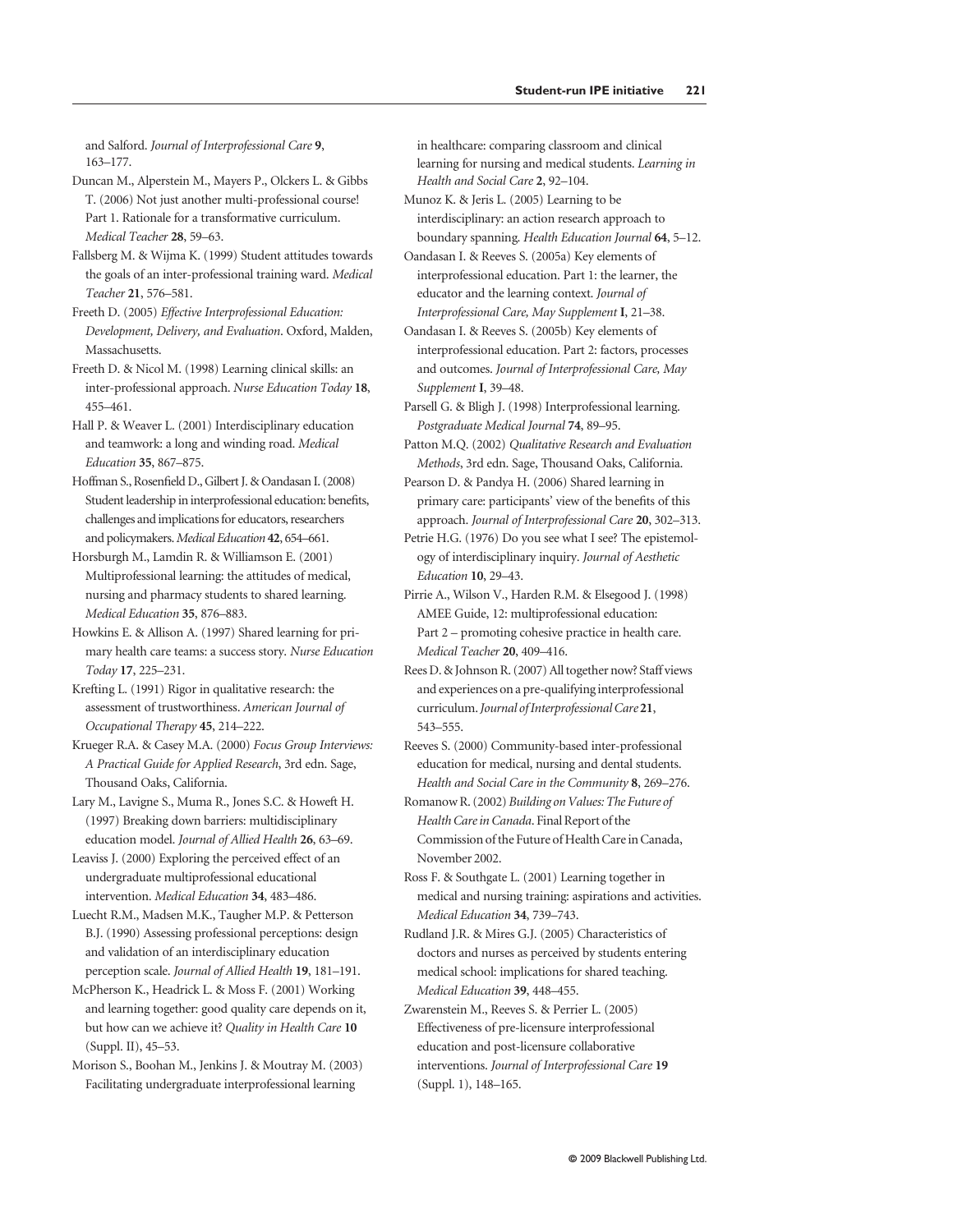Appendix I Qualitative questions as presented on the pre- and post-seminar series questionnaire for 'Facilitating and evaluating a student-led seminar series on global health issues as an opportunity for interprofessional learning for health science students'

- ) Would it be/has it been beneficial to you to participate in the 'Health in the Global Context' seminar series with other healthcare professional students? Please explain your answer.
- My concerns/hopes about learning in an interprofessional environment are:
- ) What are/were your expectations for this seminar series? Were your expectations of this seminar series met?

Appendix II Focus group questions for 'Facilitating and evaluating a student-led seminar series on global health issues as an opportunity for interprofessional learning for health science students'

- 1. Expectations
	- What were your expectations for this course? How were/weren't they met?
- 2. Perceived benefits/challenges

Was this seminar series a positive experience? Do you think there will be any impact on your future studies/practice?

3. Attitude changes

Do you think that participation in this seminar series has changed the way you think about students/professionals from other disciplines?

4. Representation of participants

When you think of students in this course, do you think that their attitudes towards IP education are typical of individuals in their professions?

5. Course format

How suitable was the format of the course?

- 6. Global health as a topic for interprofessional education What is it about global health that makes it suitable/unsuitable for interprofessional learning?
- 7. Experience with interprofessional education What sort of IPE have you had in the past? Do you think that there enough IP training in your course of study?
- 8. Perceived need for interprofessional learning opportunities Do you think IPE is valuable/necessary? Is IPE a benefit to your development as an effective healthcare professional?
- 9. Implementation in other contexts What might be barriers/enablers to providing positive IP learning experiences to health science students?